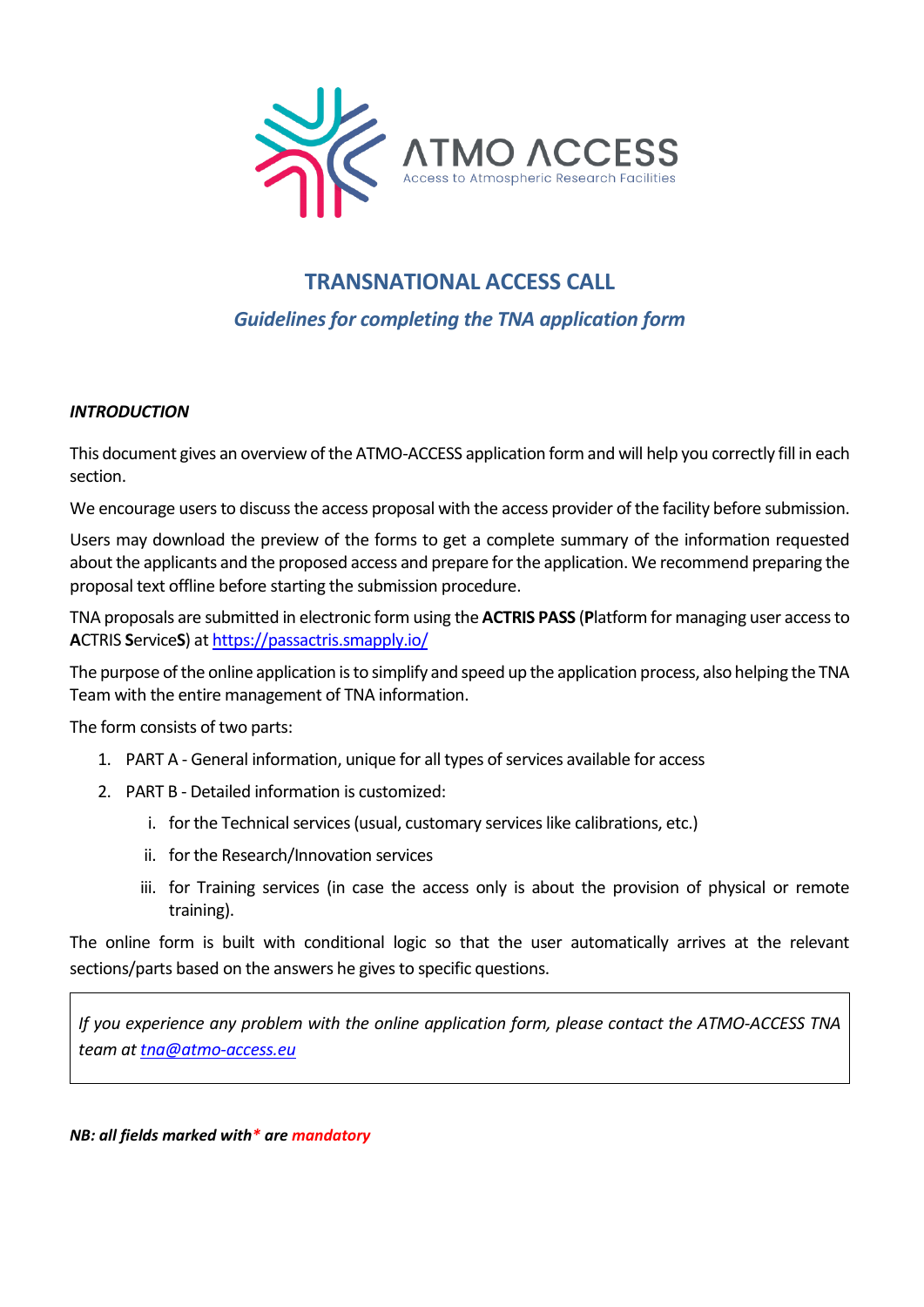# **PART A – General Information**

This part of the form collects general information on:

- The User group LEADER (A.1)
- The User group members (A.2)
- $\bullet$  Scientific excellence of the user group (A.3)
- Requested TransNational Access (Project) (A.4)

# **A.1 Information on the User Group LEADER**

The user group leader (principal investigator) is the person responsible for the application who acts as contact the group of researchers involved in the proposed access.

### **Name and Surname \***

Please indicate the FIRST name then the LAST name.

# **Gender \***

This information is required for reporting to the EU. Please select from the drop-down list one of the following option:

- Male
- Female
- Prefer not to say.

# **Nationality \***

This information is required for reporting to the EU. Please indicate your nationality.

### **Profile \***

This information is required for reporting to the EU.

Please select from the drop-down list the suitable option:

- Undergraduate (Student working towards a bachelor's degree)
- **•** Postgraduate (Postgraduate student with  $1<sup>st</sup>$  university degree, PHD, PDOC-Postdoctoral researcher, ...)
- Expert scientist (Experienced, professional researcher)
- Engineer, Technician
- Other (e.g., other private sector, public authority, education, etc.)

# **Field of activity \***

This information is required for reporting to the EU. Please select from the drop-down list:

- - ENV-ATMO Earth and environmental sciences/Atmospheric domain
	- ENV-HYDRO Earth and environmentalsciences/Hydrosphere domain
	- ENV-LITHO Earth and environmental sciences/Lithosphere
	- ENV-ECOBIO Earth and environmental sciences/Eco-biosphere
	- PHY Physics astronomy, astrophysics and mathematics
	- CHEM Chemistry and material sciences
	- BIO-MED Biological, medical sciences and biotechnology
	- ENG-TECH Engineering and technology
	- EGY Energy
	- ART Humanities and arts
	- ISC Information science and communication
	- SOC Social sciences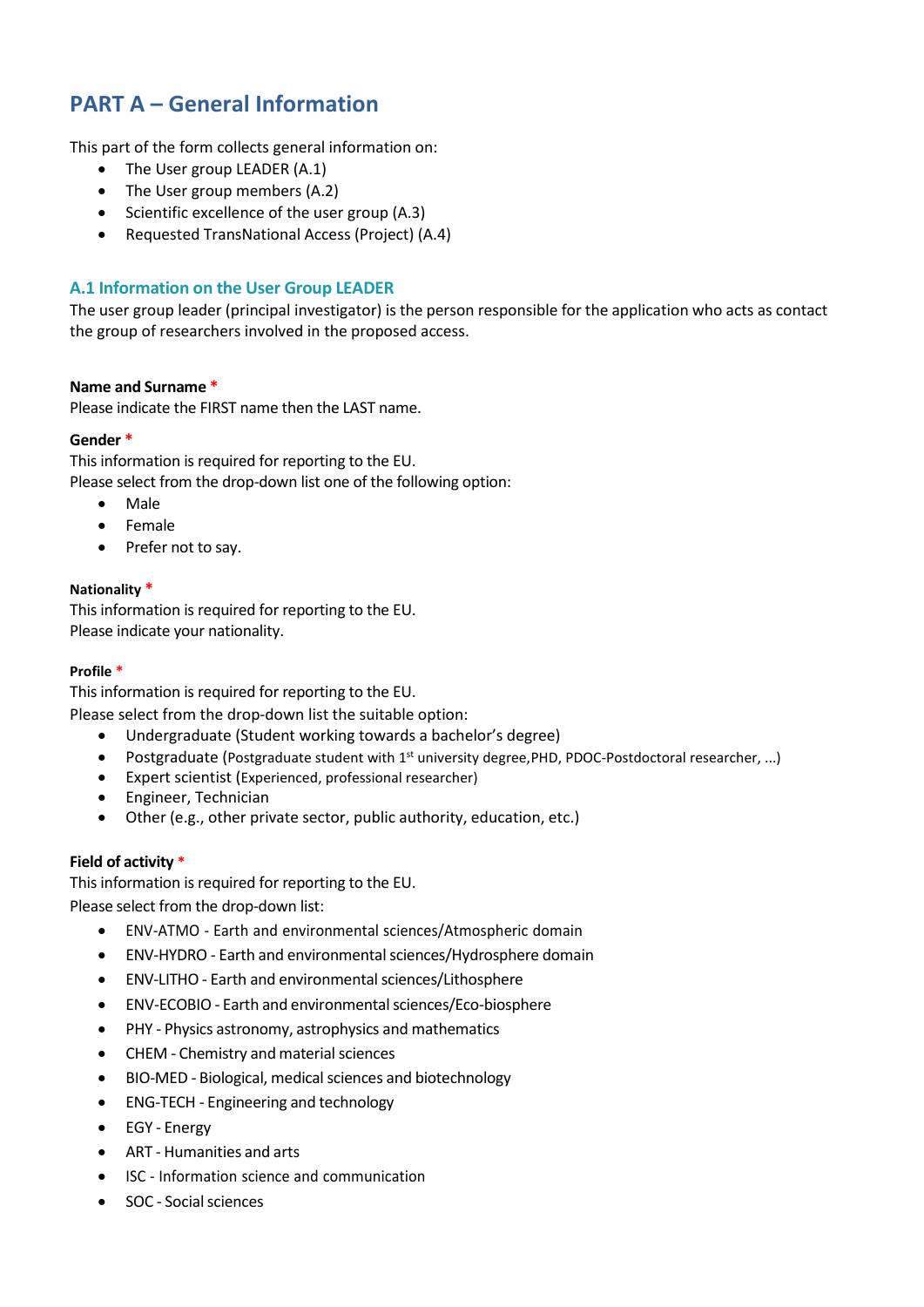### **Are you a new user \***

New user is a user that has never accessed any of the available facility before. Please, indicate if the user is new or has already visited/accessed/used the facility/ies in the past.

### **Institution Name \***

Please indicate the name of the Institution where you are currently working or studying.

### **Institution legal status** \*

Please indicate the legal status of the Institution where you are currently working or studying. Select from the drop-down:

- Public research (including international research organizations and private research organization controlled by a public authority)
- University and higher education
- Public authority
- Small Medium Enterprise (SME)
- Other industrial and/or profit private organization
- Other

### **Institution address and country \***

Please indicate the country where your current institution is based.

Please remember the Trans-national access criterion: access support is limited to user groups led by a principal investigator who works for an institution that is not located in the same country as the ATMO-ACCESS facility.

### **Planned access start date\***

Indicate the planned starting date of the access project, beginning from the first access of a user group member to an ATMO-ACCESS facility. In case individual access of users have different planned dates, please provide details in section A.2 and describe the planned organization in section B.1 – Experimental method and working plan".

### **Planned access end date\***

Please indicate the planned end date of the access project, following the last access of a member of the user group to a ATMO-ACCESS facility.

### **Potential flexibility of project dates?**

Indicate potential flexibility in order to optimize schedule of the access with the facility operator.

### **Does the user group include other members? \***

Please indicate whether the user group includes other participants or not.

- Yes
- No

Selection of YES in the online form directs the user to subsection A.2 - User group member information. The selection of the NO directs to subsection A.3 - Scientific excellence of the user group. In the offline form, jump to the section that best suits your situation.

### **A.2 - Information on the user group**

Information on user group members is provided by filling in the table with all details for each participant.

Provide for each member of the user group identical information as for the user group leader. Always remember the Trans-national access criterion: access support is limited to user groups having the leader and majority of members working for institutions not located in the same country as the ATMO-ACCESS facility.

Please, pay attention to including access dates for each participant if different from the general project dates, especially in case sequential/simultaneous/hybrid access to multiple facilities is requested.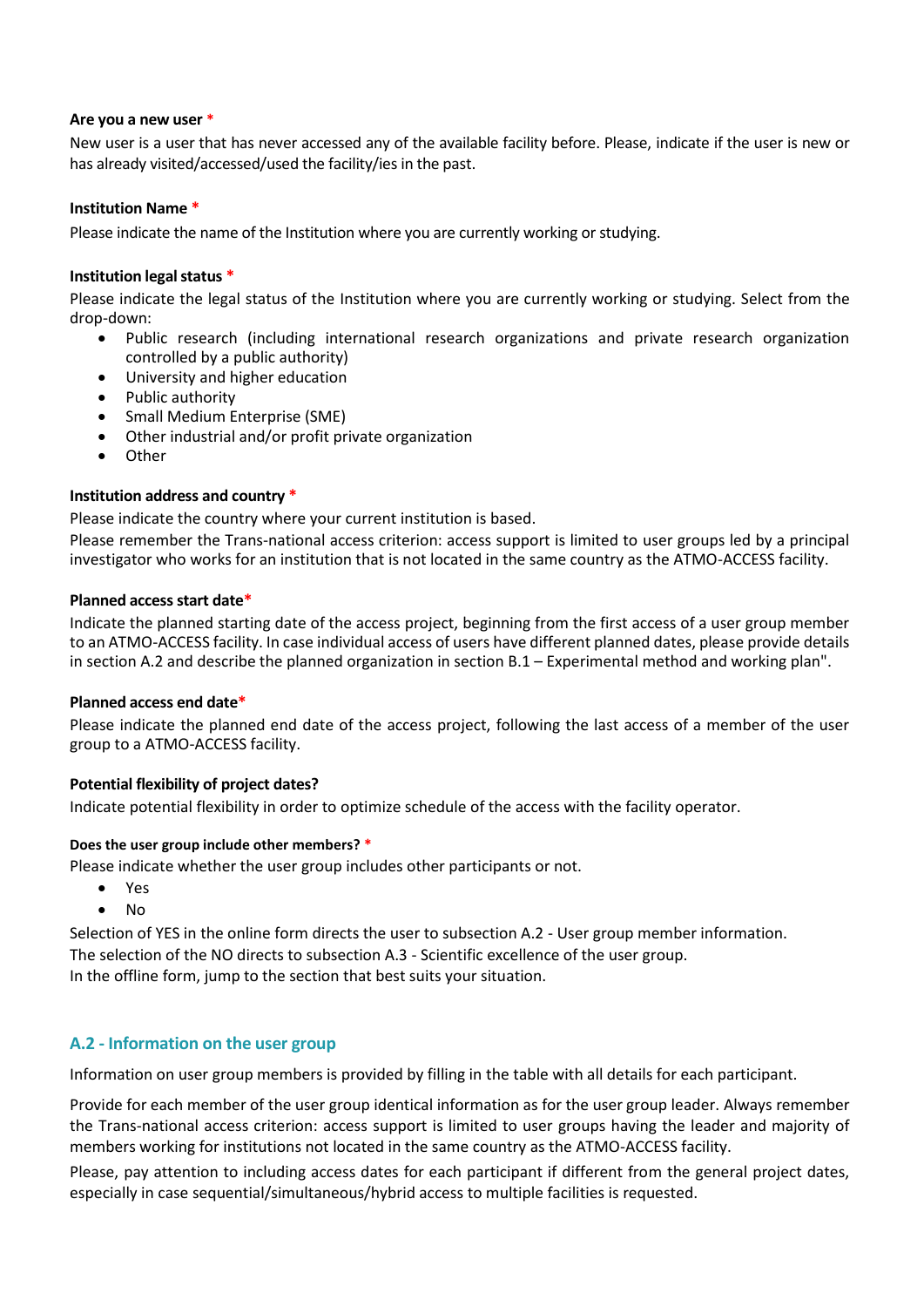If a participant's access is not continuous, please list periods on separate lines. The access may include days for installation, tests, dismantling (max 20%).

# **A.3 - Scientific excellence of the user group**

### **Are there any references/publications of the user group in the domain of the application? \***

Please indicate here the availability or not of references and publications of the user group in the field of the requested access.

- Yes
- No

Selection of YES in the online form directs the user to subsection A.3.1 Publications of the user group. The selection of the NO directs to subsection A.3.2 CVs of the user group. In the offline form, jump to the section that best suits your situation.

### **A.3.1 Publications of the user group**

### **List 5 publications of the user group in the field of the project \***

Please provide a list of at least 5 recent, relevant publications of the participating scientists in the field of the project.

### **A.3.2 CVs of the user group**

**Upload short CVs if no references are available \***

### **A.4 - Information on the requested TransNational Access**

### **Title & Acronym of the project \***

Please provide a title and acronym you want your proposal to be assigned

### **Scientific field(s) and cross-disciplinarity (if any) \***

Please indicate the scientific domains (main field and sub-fields) of the project and all cross-disciplines (if applicable). Cross-disciplinary access from beyond atmospheric science as well as simultaneous access by users from multiple sectors are particularly encouraged and considered.

### <span id="page-3-0"></span>**Main category of the requested service/s: \***

Please indicate the main category of the requested service/s

- Technical services (i.e., instrument-specific calibration, testing, and intercomparison, QA/QC, etc., which can also involve some training)
- Research/Innovation services for the creation of new knowledge, products, methods and systems, which can also involve some training
- Training services only (i.e., summer/winter schools, thematic courses, modules, etc.)

Please pay attention to select the category of service that best suits your needs, as the form is different based on this selection. Combinations of categories are always possible, just indicate the prevalent category here and provide details of all the other services in relevant **PART B**.

Depending on the category requested the online form displays different fields. Anyway, if halfway you realize that another category applies better, you can always go back to this section and change the preference. Whenever you go back and then forward again, the form automatically saves the answers so that you don't have to fill them in again. That works until the final submission of the form.

### **Proposed mode / form of access\***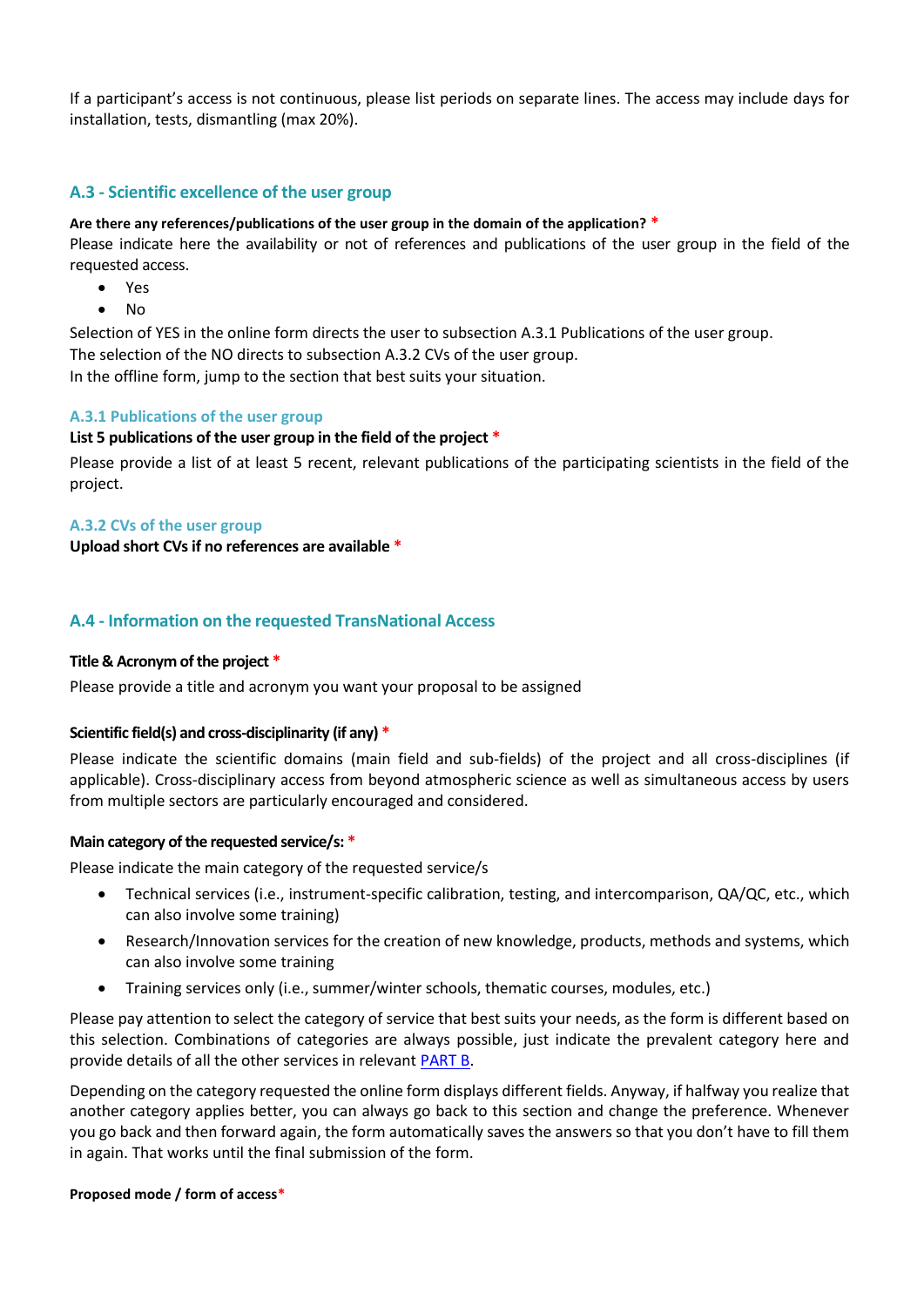Innovative modes of access, including simultaneous, sequential or hybrid access to multiple facilities, are particularly encouraged.

Please indicate whether you request to access a single facility or multiple facilities.

A single facility or multiple facilities can be accessed:

- simultaneously by the user group members, who access all together the single facility at the same time, or, in case of multiple facility, when each user group member access a different facility at the same time;
- in sequence, one after another, i.e. user group members access different facilities/the same facility at different times;
- in a hybrid way: the facility/ies are accessed in parallel by user group members, others are accessed at different times.

Details of the access to multiple facilities are to be provided in section B.1 *State-of-the-art / novelty (if applicable)* and *Experimental method and working plan*.

### **Host Facility/ies\***

Select from the list the facility you are willing to access. In case of access to multiple facilities, indicate all the facilities for which simultaneous, sequential or hybrid access is requested.

The ACTRIS, ICOS and ICOS facilities offering access under ATMO-ACCESS are listed in the table below. The facilities comprise OBS (observational platforms), ASC (atmospheric simulation chambers), MOB (mobile platforms), CL (Central Laboratories). A description of the facility and services is available on the ATMO-ACCESS website.

| #              | <b>SHORT</b><br><b>NAME</b> | <b>NAME</b>                                                  | <b>TYPE</b> | <b>Involved</b><br><b>RIs</b> | <b>PROVIDER, COUNTRY</b>                                                                                                                                                                       |
|----------------|-----------------------------|--------------------------------------------------------------|-------------|-------------------------------|------------------------------------------------------------------------------------------------------------------------------------------------------------------------------------------------|
| 1              | <b>AGORA</b>                | <b>Andalusian Global</b><br>ObseRvatory of the<br>Atmosphere | <b>OBS</b>  | <b>ACTRIS</b>                 | University of Granada (UGR),<br>Spain, Granada                                                                                                                                                 |
| $\overline{2}$ | <b>ATMOS</b>                | <b>AThens MOnitoring</b><br>Supersite                        | <b>OBS</b>  | ACTRIS,<br><b>ICOS</b>        | National Observatory of Athens<br>(NOA) and National Center for<br>Scientific Research "Demokritos"<br>(NCSR)<br>Athens, Greece                                                                |
| 3              | <b>BCN</b>                  | Barcelona Atmospheric<br>Research network                    | <b>OBS</b>  | <b>ACTRIS</b>                 | Agencia Estatal Consejo Superior de<br>Investigaciones Cientificas (CSIC) and<br>Universitat Politecnica De Catalunya<br>(UPC),<br>Barcelona, Spain                                            |
| 4              | <b>CAO</b>                  | Cyprus Atmospheric<br>Observatory                            | <b>OBS</b>  | <b>ACTRIS</b>                 | The Cyprus Institute (Cyl), Agia<br>Marina Xyliatou, Cyprus                                                                                                                                    |
| 5              | <b>CESAR</b>                | Cabauw Experimental<br>Site for Atmospheric<br>Research      | <b>OBS</b>  | ACTRIS,<br><b>ICOS</b>        | Technical University Delft (TUD),<br>Koninklijk Nederlands<br>Meteorologisch Instituut (KNMI),<br>Universiteit Utrecht (UU) and<br>Rijksuniversiteit Groningen (RUG)<br>Lopik, the Netherlands |
| 6              | <b>CIAO</b>                 | <b>CNR-IMAA Atmospheric</b><br>Observatory                   | OBS / CL    | <b>ACTRIS</b>                 | Consiglio Nazionale delle Ricerche<br>(CNR-IMAA), Tito (Potenza), Italy                                                                                                                        |
| 7              | <b>CMN-PV</b>               | Monte Cimone - Po<br>Valley                                  | <b>OBS</b>  | ACTRIS,<br><b>ICOS</b>        | Consiglio Nazionale delle Ricerche<br>(CNR-ISAC) Italy, Monte Cimone<br>(Modena)                                                                                                               |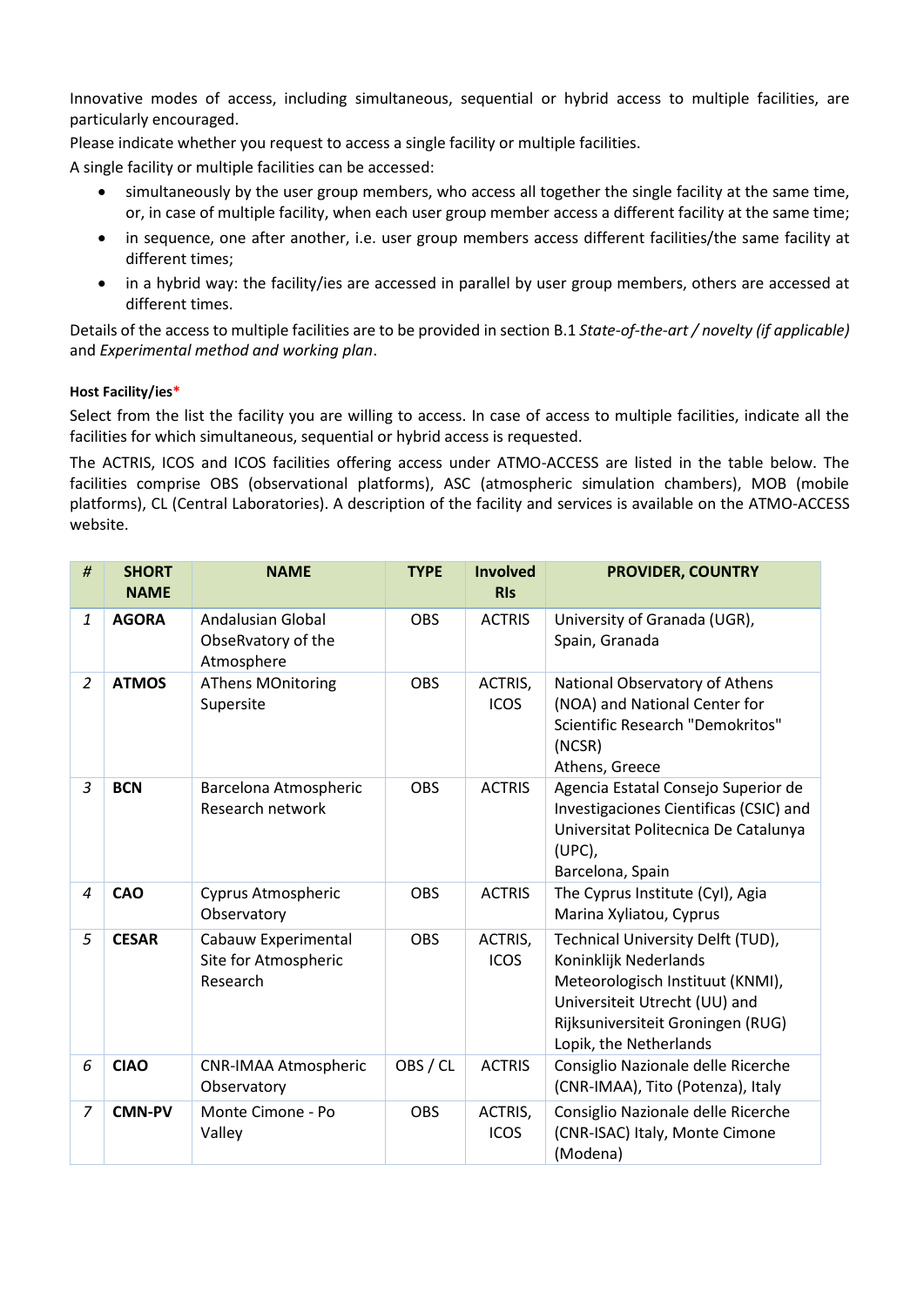| 8  | <b>CO-PDD</b>                 | Cézeaux-Aulnat Opme<br>Puy de Dôme                                            | OBS        | ACTRIS,<br><b>ICOS</b>    | Centre national de la recherche<br>scientifique (CNRS) and Université<br>Clermont Auvergne (UCA),<br>Clermont-Ferrand, France                                                                                     |
|----|-------------------------------|-------------------------------------------------------------------------------|------------|---------------------------|-------------------------------------------------------------------------------------------------------------------------------------------------------------------------------------------------------------------|
| 9  | <b>EVASO</b>                  | <b>EVora Atmospheric</b><br><b>Science Observatory</b>                        | OBS        | <b>ACTRIS</b>             | University of Evora, Evora, Portugal                                                                                                                                                                              |
| 10 | <b>FKL</b>                    | Finokalia station                                                             | <b>OBS</b> | ACTRIS,<br><b>ICOS</b>    | National Observatory of Athens<br>(NOA), University of Crete, Finokalia,<br>Crete, Greece                                                                                                                         |
| 11 | <b>FMI PAL-</b><br><b>SOD</b> | Pallas-Sodankylä<br>Atmosphere-Ecosystem<br>Supersite                         | OBS        | ACTRIS,<br>ICOS,<br>eLTER | Finnish Meteorological Institute<br>(FMI), Muonio, Finland                                                                                                                                                        |
| 12 | <b>HTM</b>                    | Hyltemossa Research<br>Station                                                | OBS        | ACTRIS,<br><b>ICOS</b>    | University of Lund (ULUND), Sweden                                                                                                                                                                                |
| 13 | <b>ISAF-</b><br>(IZO)         | Izaña Subtropical Access<br>Facility                                          | OBS / CL   | <b>ACTRIS</b>             | Agencia Estatal de Meteorologia<br>(AEMET), Izaña (Tenerife), Spain                                                                                                                                               |
| 14 | <b>JFJ</b>                    | High Altitude Research<br><b>Station Jungfraujoch</b>                         | OBS        | <b>ACTRIS</b>             | Paul Scherrer Institute (PSI),<br>Jungfraujoch, Switzerland                                                                                                                                                       |
| 15 | <b>Melpitz</b>                | <b>TROPOS Research</b><br><b>Station Melpitz</b>                              | OBS        | <b>ACTRIS</b>             | Leibniz Institut Fuer<br>Troposphaerenforschung E.V<br>(TROPOS), Melpitz, Germany                                                                                                                                 |
| 16 | <b>NAOK</b>                   | National Atmospheric<br>Observatory Košetice                                  | <b>OBS</b> | <b>ACTRIS</b>             | Cesky Hydrometeorologicky Ustav<br>(CHMI), Ustav Vyzkumu Globalni<br>Zmeny Av Cr Vvi (GCRI), Ustav<br>Chemickych Procesu Av Cr, v. v. i.<br>(ICPF), and Masarykova univerzita<br>(MU)<br>Košetice, Czech Republic |
| 17 | <b>OPAR</b>                   | Observatoire de<br>Physique de<br>l'Atmosphère à La<br>Réunion                | OBS        | <b>ACTRIS</b>             | Centre national de la recherche<br>scientifique (CNRS), Université de la<br>Réunion (UR)<br>La Réunion, France                                                                                                    |
| 18 | <b>RADO</b>                   | Romanian Atmospheric<br>3D research Observatory                               | OBS / CL   | <b>ACTRIS</b>             | National Institute for Research and<br>Development for Optoelectronics<br>(INOE), Magurele, Romania                                                                                                               |
| 19 | <b>SBO</b>                    | Sonnblick Observatory                                                         | <b>OBS</b> | ACTRIS,<br>eLTER          | Zentralanstalt für Meteorologie und<br>Geodynamik (ZAMG), Austria, Rauris<br>(Mt. Hoher Sonnblick)                                                                                                                |
| 20 | <b>SIRTA</b>                  | Site Instrumental de<br>Recherche par<br>Télédétection<br>Atmosphérique       | <b>OBS</b> | ACTRIS,<br>ICOS,<br>InGOS | Centre national de la recherche<br>scientifique (CNRS), Commissariat à<br>l'Energie Atomique et aux Energies<br>Alternatives (CEA), Ecole<br>Polytechnique (EP), Universite de                                    |
|    |                               | SIRTA CCRES- ACMCC                                                            | <b>CL</b>  | <b>ACTRIS</b>             | Versailles Saint-Quentin-En-Yvelines<br>$(UVSQ)$ ,<br>Plateau de Saclay, France                                                                                                                                   |
| 21 | <b>SMEAR II</b>               | <b>Station for Measuring</b><br>Ecosystem - Atmosphere<br><b>Relations II</b> | <b>OBS</b> | ICOS,<br>ACTRIS,<br>eLTER | University of Helsinki (UHEL),<br>Juupajoki, Finland                                                                                                                                                              |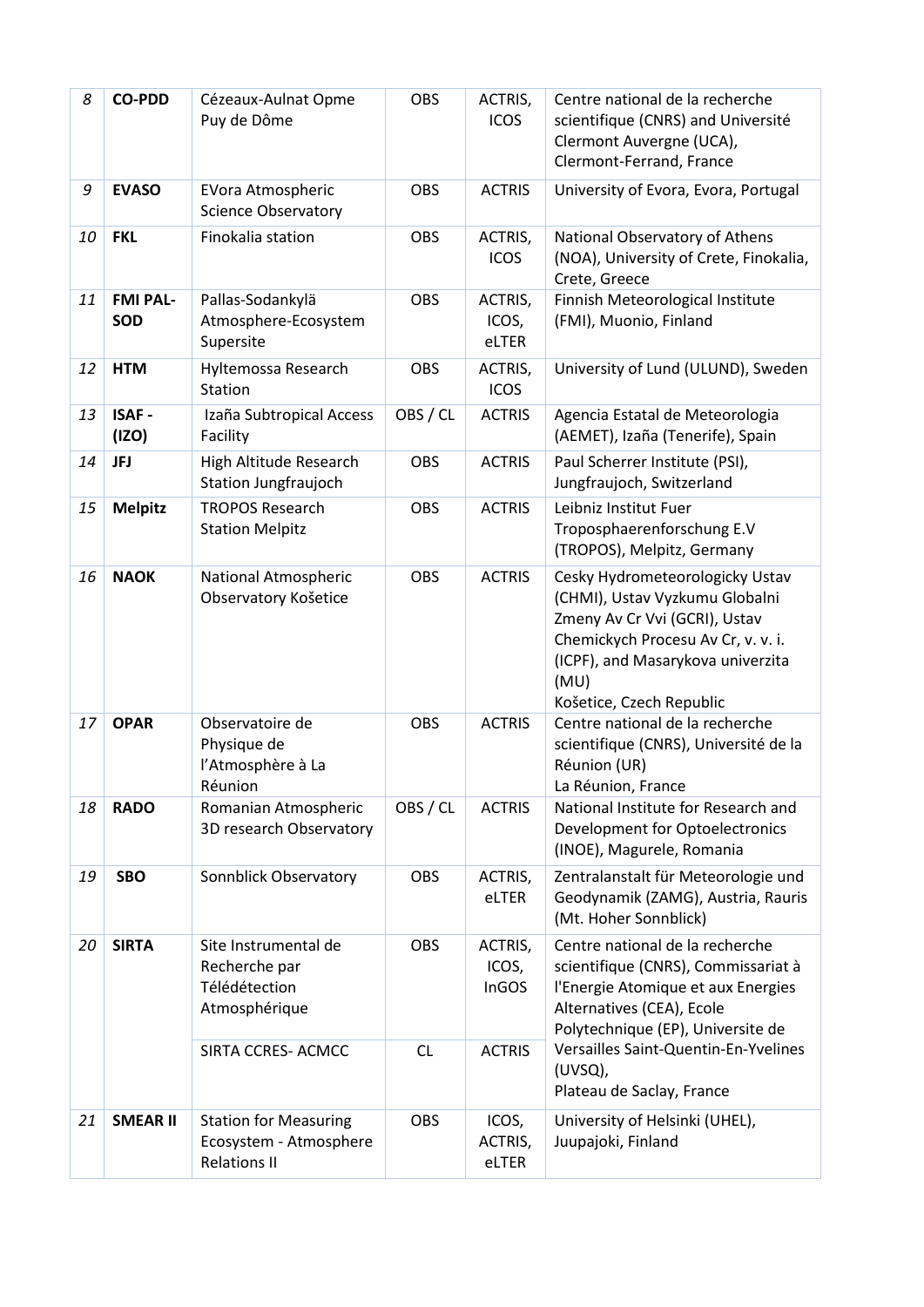| 22 | <b>WOS</b>               | <b>Warsaw Observatory</b><br>Station                                                                  | <b>OBS</b> | <b>ACTRIS</b> | University of Warsaw, Warsaw,<br>Poland                                                                                   |
|----|--------------------------|-------------------------------------------------------------------------------------------------------|------------|---------------|---------------------------------------------------------------------------------------------------------------------------|
| 23 | ACD-C/<br><b>LACIS-T</b> | Aerosol Chamber of the<br><b>Atmospheric Chemistry</b><br>Department                                  | <b>ASC</b> | <b>ACTRIS</b> | Leibniz Institut Fuer<br>Troposphaerenforschung E.V<br>(TROPOS), Leipzig, Germany                                         |
|    |                          | <b>Turbulent Leipzig</b><br><b>Aerosol Cloud</b><br><b>Interaction Simulator</b>                      |            |               |                                                                                                                           |
| 24 | <b>AIDA</b>              | Aerosol Interaction and<br>Dynamics in the<br>Atmosphere                                              | ASC / CL   | <b>ACTRIS</b> | Karlsruhe Institute of Technology<br>(KIT), Karlsruhe, Germany                                                            |
| 25 | <b>AURA</b>              | Aarhus University<br>Research on Aerosols<br>chamber                                                  | <b>ASC</b> | <b>ACTRIS</b> | Aaarhus University, Langelandsgade<br>140, DK-8000 Aarhus                                                                 |
| 26 | <b>CESAM</b>             | Experimental<br>Multiphasic Atmospheric<br><b>Simulation Chamber</b>                                  | <b>ASC</b> | <b>ACTRIS</b> | Centre national de la recherche<br>scientifique (CNRS) and Universite<br>Paris XII Val de Marne (UPEC)<br>Créteil, France |
| 27 | <b>ChAMBRe</b>           | Chamber for<br><b>Atmospheric Modelling</b><br>and Bio-Aerosol<br>Research                            | <b>ASC</b> | <b>ACTRIS</b> | Istituto Nazionale di Fisica Nucleare<br>(INFN), Italy, Genoa                                                             |
| 28 | ESC-Q-<br><b>UAIC</b>    | Environmental<br><b>Simulation Chamber</b><br>from the "Alexandru<br>Ioan Cuza" University of<br>lasi | <b>ASC</b> | <b>ACTRIS</b> | "Alexandru Ioan Cuza" University of<br>lasi, lași, Romania                                                                |
| 29 | <b>EUPHORE</b>           | <b>EUropean PHOtoREactor</b>                                                                          | <b>ASC</b> | <b>ACTRIS</b> | <b>Fundacion Centro de Estudios</b><br>Ambientales del Mediterraneo<br>(CEAM), Paterna, Spain                             |
| 30 | <b>HELIOS</b>            | <b>Outdoor Atmospheric</b><br>Simulation Chamber of<br>Orléans                                        | <b>ASC</b> | <b>ACTRIS</b> | Centre national de la recherche<br>scientifique (CNRS), Orléans, France                                                   |
| 31 | <b>IASC</b>              | Irish Atmospheric<br><b>Simulation Chamber</b>                                                        | <b>ASC</b> | <b>ACTRIS</b> | University College Cork (UCC), Cork,<br>Ireland                                                                           |
| 32 | <b>KASCs</b>             | Kuopio atmospheric<br>simulation chambers                                                             | <b>ASC</b> | <b>ACTRIS</b> | University of Eastern Finland (UEF),<br>Yliopistonranta 1, 70210 Kuopio,<br>Finland                                       |
| 33 | <b>MAC</b>               | <b>Manchester Aerosol</b><br>Chamber                                                                  | <b>ASC</b> | <b>ACTRIS</b> | University of Manchester,<br>Manchester, United Kingdom                                                                   |
| 34 | PACS-C2                  | PSI Atmospheric<br><b>Chemistry Simulation</b><br>Chambers                                            | <b>ASC</b> | <b>ACTRIS</b> | Paul Scherrer Institute (PSI), Villigen,<br>Switzerland                                                                   |
| 35 | <b>QUAREC</b>            | Quartz Reactor                                                                                        | <b>ASC</b> | <b>ACTRIS</b> | Bergische Universität Wuppertal<br>(BUW), Wuppertal, Germany                                                              |
| 36 | <b>SAPHIR</b>            | Simulation of<br>Atmospheric<br>PHotochemistry In a<br>large Reaction Chamber                         | <b>ASC</b> | <b>ACTRIS</b> | Forschungszentrum Jülich GmbH,<br>Wilhelm-Johnen-Str., 52428 Jülich,<br>Germany                                           |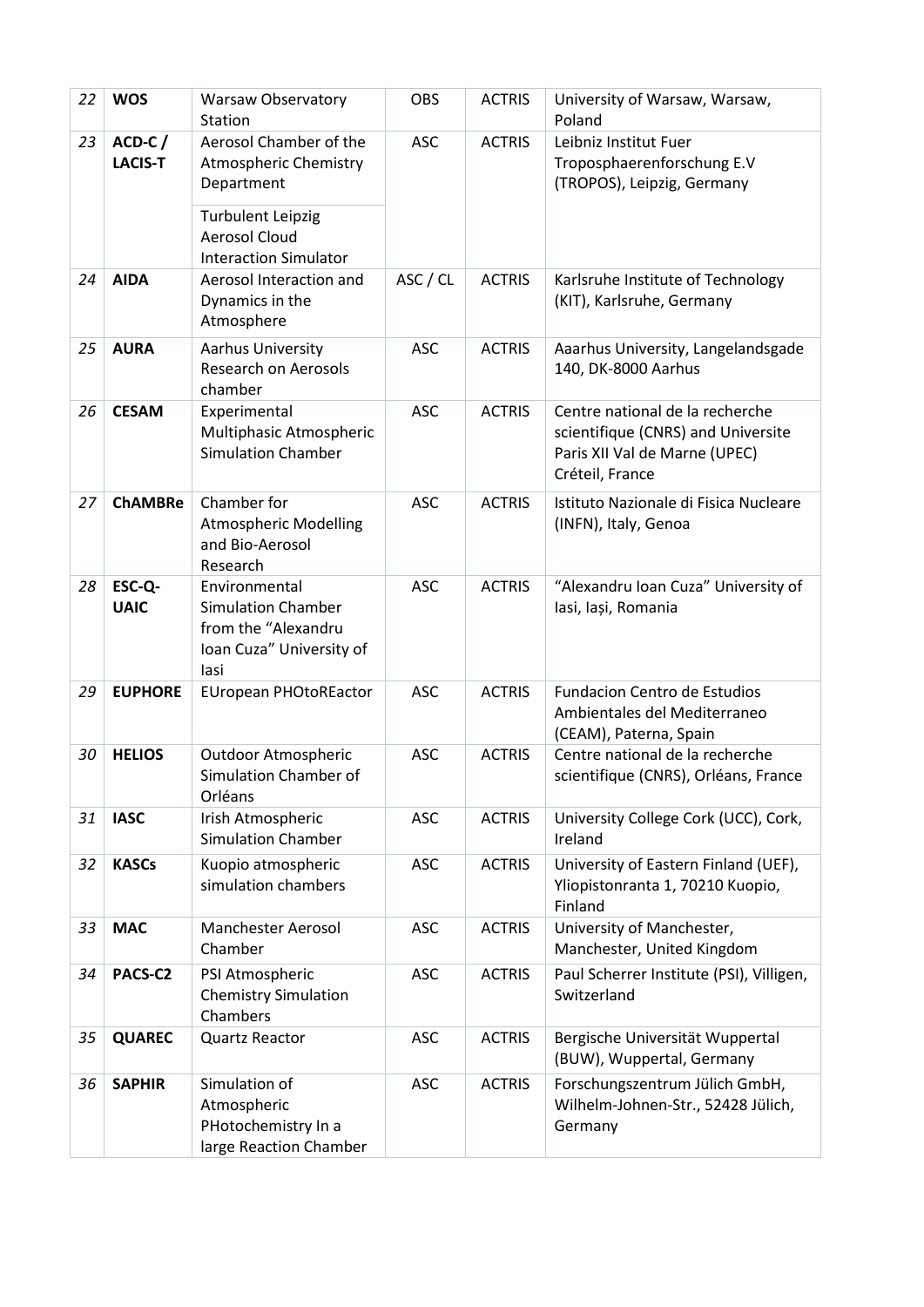| 37 | <b>FCoMLab</b>              | <b>Finland Combined</b><br>Mobile Laboratory                                                   | <b>MOB</b> | <b>ICOS</b>   | Finnish Meteorological Institute<br>(FMI) and Tampere University<br>Applied Science (TAU),<br>Helsinki and Tampere, Finland |
|----|-----------------------------|------------------------------------------------------------------------------------------------|------------|---------------|-----------------------------------------------------------------------------------------------------------------------------|
| 38 | <b>FORTH-</b><br><b>MSC</b> | <b>FORTH Mobile</b><br>Atmospheric Simulation<br>Chamber                                       | <b>MOB</b> | <b>ACTRIS</b> | FORTH, Patras (Greece)                                                                                                      |
| 39 | <b>LACROS</b>               | Leipzig Aerosol and<br>Cloud Remote<br><b>Observations System</b>                              | <b>MOB</b> | <b>ACTRIS</b> | Leibniz Institut Fuer<br>Troposphaerenforschung E.V<br>(TROPOS), Leipzig, Germany                                           |
| 40 | <b>USRL</b>                 | <b>Unmanned Systems</b><br><b>Research Laboratory</b>                                          | <b>MOB</b> | <b>ACTRIS</b> | The Cyprus Institute (CyI), Nicosia,<br>Cyprus                                                                              |
| 41 | <b>CiGAS-CH</b>             | <b>Centre for Reactive Trace</b><br>Gases In Situ<br><b>Measurements</b>                       | <b>CL</b>  | <b>ACTRIS</b> | Swiss Federal Laboratories for<br>Materials Science and Technology<br>(EMPA), Switzerland, Dübendorf<br>[Zürich]            |
| 42 | <b>ICOS-ATC</b>             | <b>Integrated Carbon</b><br><b>Observation System</b><br><b>Atmospheric Thematic</b><br>Center | <b>CL</b>  | <b>ICOS</b>   | Commissariat à l'Energie Atomique<br>et aux Energies Alternatives (CEA),<br>Plateau de Saclay, Paris suburb,<br>France      |
| 43 | <b>WCCAP</b>                | <b>World Calibration Center</b><br>for Aerosol Physics                                         | <b>CL</b>  | <b>ACTRIS</b> | Leibniz Institut Fuer<br>Troposphaerenforschung E.V<br>(TROPOS), Leipzig, Germany                                           |

# **Is there a facility similar to the one/all those you wish to utilize in your country? \***

Please indicate whether a facility similar to that/those you request to access exists in the country where you work. If the answer is YES, please remember to indicate your reasons for requesting access to the ATMO-ACCESS facility(ies) you have chosen and also exist in your country.

# **Type of access requested\***

Innovative modes of access, including combination of physical and remote access, are particularly encouraged. Please select from the multiple choice whether you request:

- Physical access (hands-on access of user at facility)
- Remote access (the user does not visit the facility in person)
- Combination of Physical and Remote access

Detailed work plans for the access are to be described in section B.1 *Experimental method and working plan*, with particular focus to be dedicated to information on how the user intends to work in case of remote access and of combination of physical and remote access.

### **Have you discussed the proposal with the access provider/s? \***

Applicants are encouraged to contact the facility/s to discuss access particulars and practicalities (feasibility) to prepare the access request for submission. This initial contact with providers makes it possible to minimize the feasibility check step of selection, reducing the overall duration of the selection process. If users and providers have not discussed the access before submission, the feasibility check takes longer and covers the technicalscientific details.

Direct contacts between users and providers after request submission and before the selection conclusion can happen only during the feasibility phase.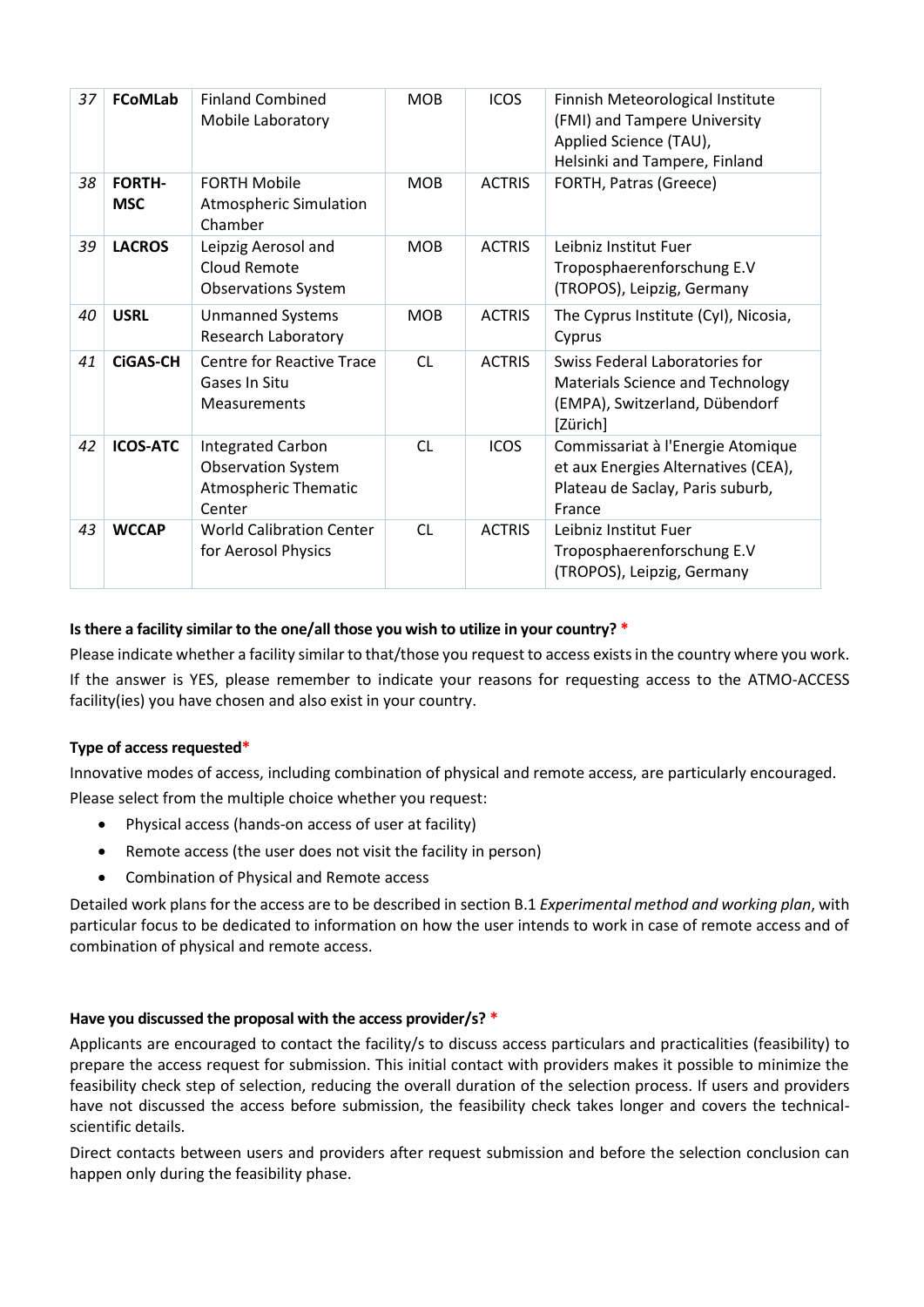# <span id="page-8-0"></span>**PART B – Detailed Information**

Based on the main category of service/s requested in [Section A.4,](#page-3-0) the suitable PART B (Detailed information) of the form opens, featuring only questions relevant for the selected services and type of access (physical, remote or a combination).

# **PART B – Detailed Information for RESEARCH/INNOVATION SERVICES**

# **B.1 - Description of the proposed research, innovation and technological work**

# **Scientific objectives (max 3000 characters) \***

Please, explain the scientific objectives of the planned activities, highlighting scientific background/state of the art, rationale, and reasons for choosing the particular facility/ies. Describe in particular why the preferred facility is unique to perform your project and what motivated your choice (especially if a similar facility exists in the country where you work). Also highlight interest and relevance to the scientific community and, if applicable, any crossdisciplinary aspects (integration of disciplines outside the atmospheric domain) and innovative access forms (simultaneous, sequential or hybrid access to multiple facilities).

# **Experimental method and work plan (max 1300 characters) \***

Provide a succinct and accurate description of your plan for achieving the goalsin the given time frame, the methods employed, the experimental set-up foreseen, expected duration, planned timetable, and additional information about the role of each participant. In order to ensure efficient use of the infrastructure, the need for specific measurements and data at the platform should be described.

Please describe in particular work plans for the combination of physical and remote access (if requested), as well as plans for simultaneous, sequential or hybrid access to multiple facilities (if requested)

The work plan should provide sufficient information needed for evaluating of the project and for verifying its feasibility and credibility.

### **Please specify if the access also involves some training to the participating user group and provide details**

Please indicate whether the access includes any ancillary training to the participating users, and give some details specifying content and modalities. Describe any additional training requirements considering that training can be organized remotely.

### **Innovation Potential / impact (max 600 characters) \***

Based on what is applicable, please describe:

- i. how the proposed work may contribute to new scientific, technological or scholarly horizons enabling trans‐ disciplinary developments; and/or
- ii. how the proposed work identifies and/or makes progress on new/existing instruments, methodologies, techniques, etc.; and/or
- iii. potential industrial applications, prototype testing.

In particular, for point iii., highlight potential for public-private partnership collaborations, commercializing research products, methods, or testing their commercial potential. Also, describe any contributions to technology development, prototype testing, and new industrial applications.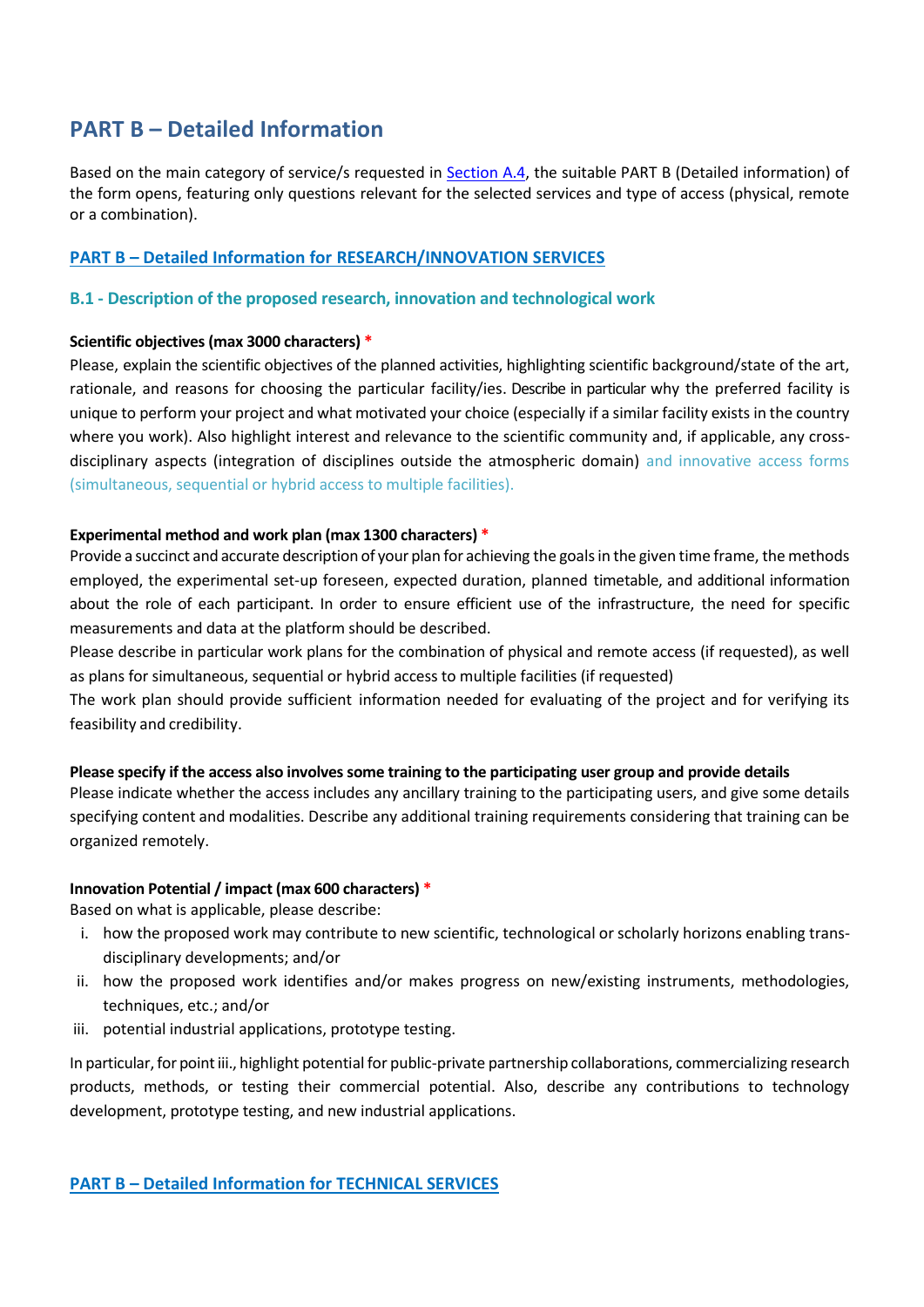# *NB: Please note that future ACTRIS NF cannot apply for those services that will be provided as operation support under the ACTRIS ERIC.*

# **B.1 - User's research facility \***

Please give the **name** of the platform and complete information on the **location**, providing also altitude (in m ASL) and geographical coordinates. Indicate information on the atmospheric station where the instrument is deployed for measurements.

Give details on the **instrument concerned**, and if CIMEL type, please give the head number and CIMEL type.

# **Technical description of work to be performed and expected duration \***

Please describe the work that is needed including details in case of combination of physical and remote access, if requested (max 1300 characters)

### **Please specify if the access also involves some training to the participating user group and provide details**

Please indicate whether the access includes any ancillary training, and give some details specifying content and modalities. Describe any additional training requirements considering that training can be organized remotely.

# **Interest to the scientific community/relevance/impact (max 800 characters) \***

Describe the expected results and deliverables (scientific and technological outcome) and how the outcome may benefit the scientific community.

# **PART B – Detailed Information for TRAINING SERVICES (ONLY)**

# **Indicate the training event for which you are applying (if applicable, please refer to specific courses organized by the facility, customised training services, etc.) \***

Please specify the specific training (course, module, webinar, summer/winter school) you're interested in, paying attention to refer to the current offer available from the Facilities, indicated in their list of services [\(https://www.atmo-access.eu/facilities/](https://www.atmo-access.eu/facilities/)) and/or in the facility's websites.

### **Training objectives(max 1300 characters) \***

Please, explain why you are applying for this training, what you hope to learn from it, describe your training requirements in the scientific and technological scope and/or how it will benefit your professional development.

# **B.2 - Further assistance needed from / at the facility during access (common for all the services)**

Please note that onsite support is offered free of charge but details need to be provided.

Describe the needs at the facility to carry out the planned access project, or any other requirements or support to be provided at the concerned facility/ies.

Specify, e.g., which specific instruments will be needed? Which on-site services?

Any requirements for aligning and integrating the access into the facility operations? Which preparatory work/ installation/ dismantling time is required? Is training needed for using the instruments? Do you wantto participate in routine measurements? Is support needed from local staff for post-access data analysis? Is there any need for space to deploy additional instrumentation, for data from permanent instruments, local transport, customs, travel, accommodations, specific authorizations, etc.?

If you plan to install an instrument on the platform, please provide its size, weight, power connection, necessary adapters, need of inlet or other equipment.

Note that local/national procedures and safety regulation might apply when accessing the infrastructure. If your group is interesting in getting specific training on instruments or methods, please also indicate it here.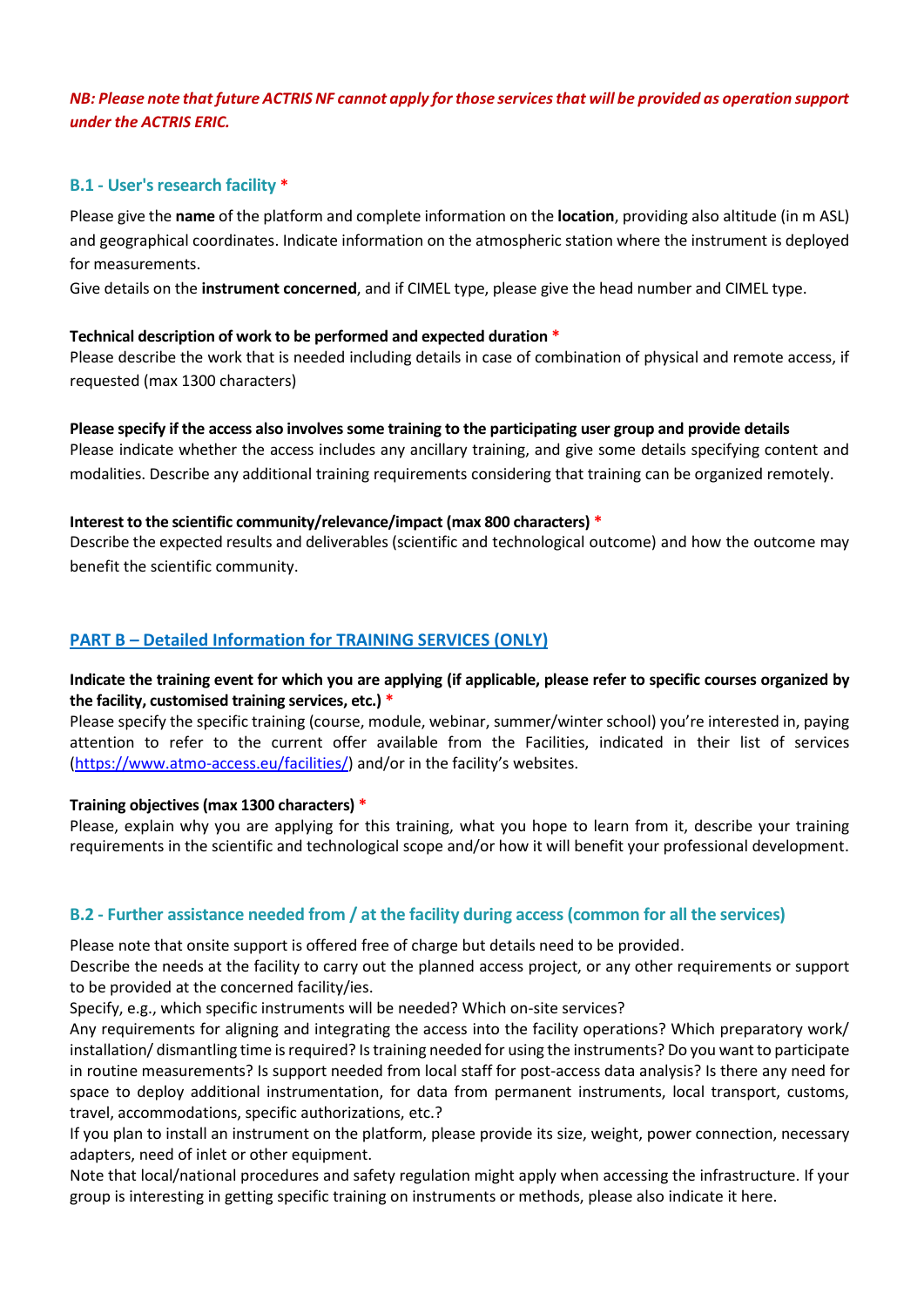**The information is relevant for the facility operator /access provider in order to evaluate the technical and logistical feasibility of the project.**

# **B.3 - Dissemination Plan** *(for Research/Innovation services and for Technical services. Not for Training services only)*

Please note that only user groups that are allowed to disseminate the results they have generated under the TNA may benefit from the access, unless they are working for SMEs.

### **B.3.1 - Data Management\***

It is mandatory that data from measurements at ATMO-ACCESS facilities will be provided for long-term storage and access (exceptions may apply in case of industrial/commercial use or on justified case-by-case basis). With respect to Instruments brought by the user group to the infrastructure, and only for Research/Innovation services, please provide sufficient details for planning and integration during the access. For the management of the data resulting from TNA under ATMO-ACCESS, any relevant information about additional measurements should be indicated.

# **B.3.2 - Availability and Use of the results\***

Applicants are required to describe in more details the data resulting from the access, including plans to make it available in a repository. Also planned publications or presentations in conferences related to the TNA project shall be described. Additional dissemination actions (via pictures, movies and social media posts) are encouraged.

# **B.3.3 - Reasons for not disseminating results\***

Considering that exceptions to the dissemination of results may only apply in case of industrial/commercial use or on a justified case-by-case basis, users who answer NO to question on their availability to disseminate the results of the access to the ATMO-ACCESS facility have to justify the reasons why:

- measurement data resulting from the access are not to be made available
- results are not to be disseminated (included in publications or presented at conferences).

# **B.4 - Estimated user's travel & subsistence costs, in EUR (only for physical access and combination of physical + remote access)**

Any financial support from ATMO-ACCESS to the user group is intended to facilitate TNA but cannot guarantee full reimbursement of travel expenses of the participating users.

Financial support is only available upon request and it is limited. Users are encouraged to use any other funding available to them (i.e., from other projects) to cover the remaining fraction of T&S costs. Reimbursement should be based on the most economical rates available.

Please note that:

- Financial support to users will only cover expenses related to travel and subsistence (T&S). Eligible costs:
	- $\circ$  Travel costs: estimated eligible costs for travel from and to the facility. A maximum flat rate for travel costs might apply. Only those costs are eligible for which proof can be provided (e.g., copy of travel ticket). Short travels on-site, e.g., bus, train, taxi, etc. are not reimbursable. Costs related to the use of personal car or rental car are not eligible.
	- $\circ$  Subsistence costs: the subsistence costs are the estimated eligible costs in relation to the daily expenses of the participant(s) during the visit at the facility. It should be calculated based on the actual daily expenses for accommodation and meals. A maximum daily flat rate might apply.
	- $\circ$  Other costs: other costs (e.g., consumables, materials, etc.) will not be reimbursed.
	- $\circ$  Instrument shipping and transport costs: a contribution to these costs is possible in case of remote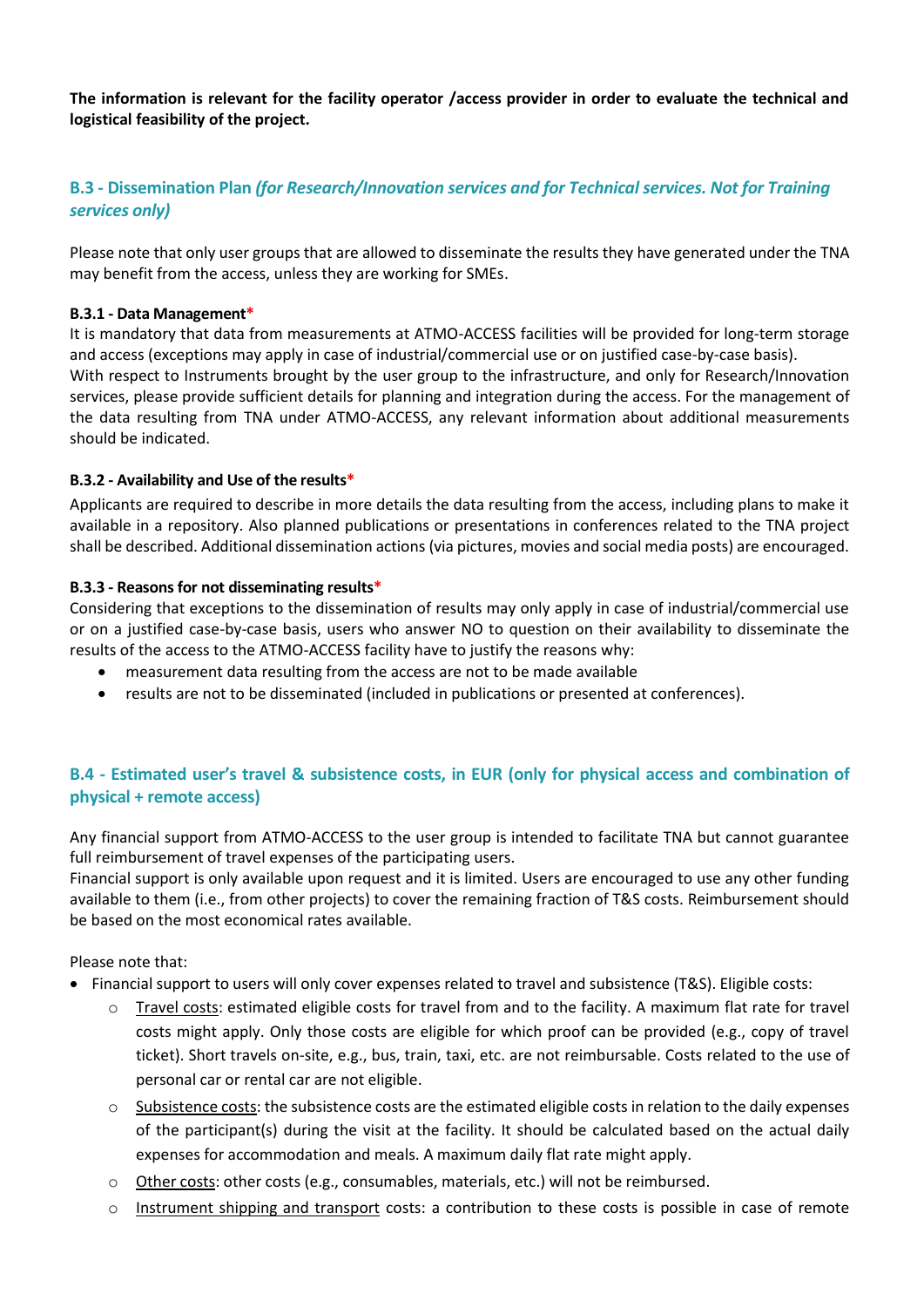access and of a combination of physical and remote access. Only those costs are eligible for which proof can be provided. The amount and conditions of the financial contribution to the shipping costs will be evaluated case-by-case after the TNA selection and considering the details of the planned access.

- Independent of the size of the research group, financial support will be limited to max 2 equivalent persons per project. The quantity of access granted to the user will be confirmed on a case-by-case basis after proposal evaluation in agreement with the facility operator.
- The amount of financial support to travel expenses will be decided on a case-by-case basis after proposal evaluation in agreement with the facility operator.
- Financial support to T&S depends on the ATMO-ACCESS facility and location, calculations may vary and are based on the availability of funding from the European Commission and on the applicable rates of the accounting practices of the institution in charge of the host infrastructure.
- Financial support requested to the ATMO-ACCESS: the financial support requested must only consider the fraction of costs not covered or coverable elsewhere. Indicate any potential co-financing.

The reimbursement of any T&S costs will be made via the host institution in charge of the ATMO-ACCESS facility (see Table of ATMO-ACCESS Facilities above). Reimbursement will require proper justification (original tickets, receipts, etc.) according to the regulation applied to by the host institution. Details for reimbursement of the costs will be provided after proposal acceptance.

### **Travel costs per person \***

Please indicate the cost of travel per person (A), the number of persons travelling (B) and the total amount of travel costs (AB). For example:  $\epsilon$  500 (A, travel per person) X 3 (B, number of persons travelling) =  $\epsilon$  1500 (AB, total estimated travel costs).

### **Daily subsistence costs per person \***

Please indicate the cost of daily subsistence per person (A), the total number of travel days counting all the persons travelling (B), and the total amount of subsistence costs (AB). For example: € 100 (A, daily subsistence per person) X 9 (B = 3 days x 3 persons travelling) = € 900 (AB, total estimated subsistence costs)

### **Percentage of co-financing for Travel & Subsistence costs requested to ATMO-ACCESS \***

As the limited financial support for user T&S costs is only meant to contribute to the user expenditures, user need to indicate the quota of co-financing requested to ATMO-ACCESS.

# **PART C - Final statements**

### **Applicable regulations and terms of use\***

Users are responsible for complying with applicable law and safety regulations, which comprise, e.g., national and local regulations, procedures and specific measures of the hosting organizations related to access of facilities or parts of a facility, the use of equipment, required protection, safety regulations, adequate training, health and risks, insurance requirements, and any other terms of use of and access to the ATMO-ACCESS facility concerned.

### **Insurance\***

Usersshall be responsible for their own insurances. The hosting institutions have the right to request that certain insurances are taken and also to request proof for that.

### **TNA Carbon footprint assessment\***

Complying with the general ATMO-ACCESS Carbon footprint assessment strategy, TNA users are encouraged to reflect on the environmental impact of their research activity, to make informed choices in their day-to-day research life to lessen the personal impact on the environment and to contribute to measure the GHG emissions of the TNA